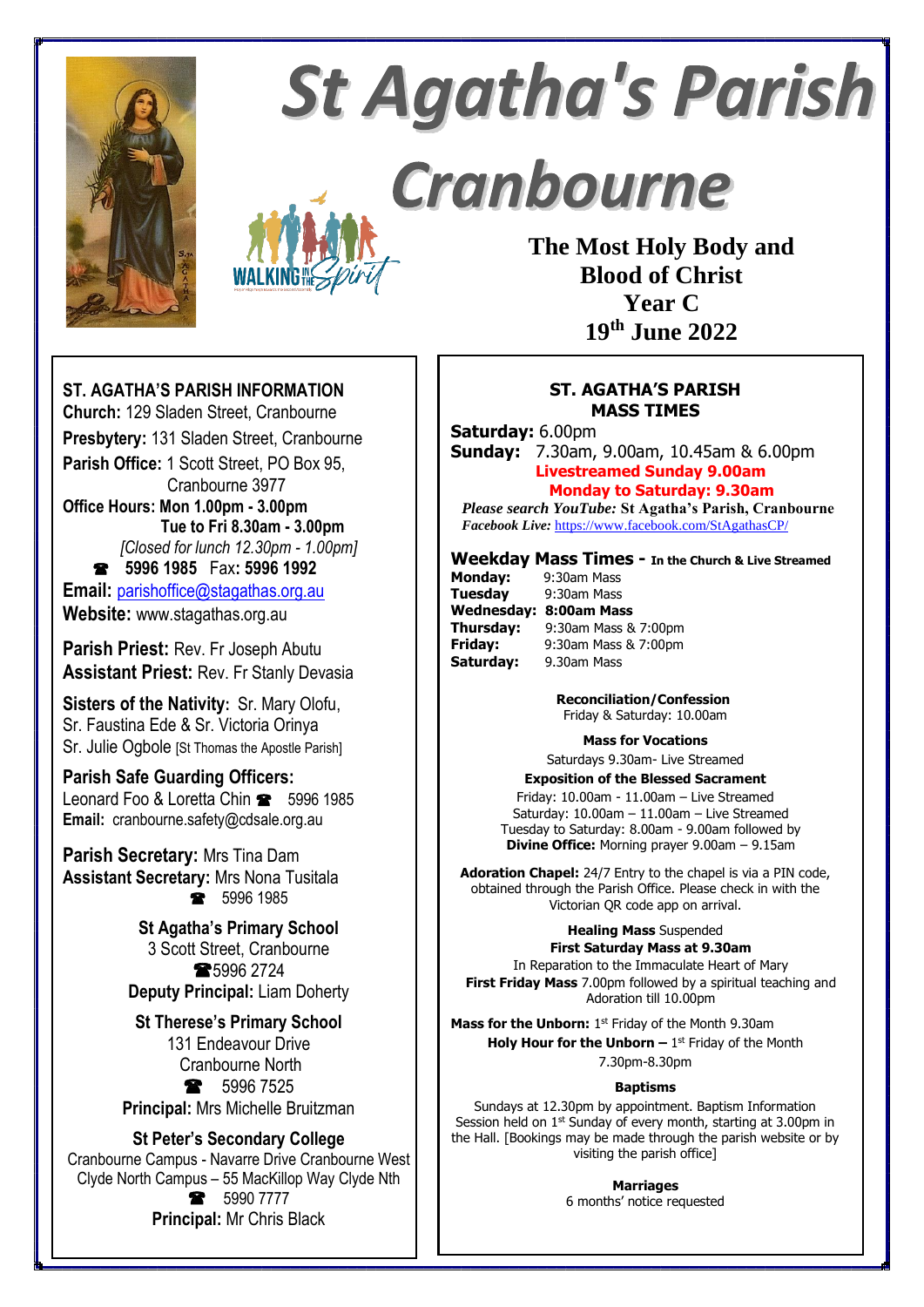**Dear Parishioners,** We welcome Bishop Greg to St Agatha's this weekend, Bishop Greg will be celebrating the 10.45am Mass this Sunday. Bishop Greg will be Confirming our Confirmation candidates at 2.00pm today. We congratulate these young parishioners and pray that the gifts of the Holy Spirit will grow strong in them as they continue to journey in faith. We extend a big thank you to the Sacramental Team, Catechists, Sponsors, Parents and all who assisted, supported and journeyed with them to prepare for this special occasion.

We welcome Fr Stanly back this weekend from his holidays.

Please keep the plenary members Bishop Greg Bennet, Fr Peter Slater VG, Fr Denis O'Bryan EV, Lize Privitera, Katherine Jelavic and Sr Mary Olofu in your prayers as they prepare for the second assembly of the Plenary Council.

Please note Mass this Wednesday will be celebrated at 8.00am as the Clergy have a meeting in Warragul.

May God bless you, Fr Joseph.

**CONFIRMATION CEREMONY:** This Sunday 19th June at 2:00pm at St Peters College Hall, Cranbourne West. Please Enter St Peters College via Navarre Drive.

**WEDDING –** Congratulations to Teresita and David Wiatr on their Marriage.

**PARISH FINANCE COUNCIL MEETING:** This Thursday 23rd June at 7.30pm.

**ST VINCENT DE PAUL WINTER APPEAL:** A special collection will be taken up at all Masses on the 25<sup>th</sup> & 26<sup>th</sup> of June.

**2022 CHILD SAFETY WEEK COMPETITION:** Get creative. Tell us what makes you feel safe and supported? The Diocese invites all school-age children to participate in a competition where entries can be a poster (digital or scanned in electronic form) or video (mp4). See entry form, ideas and support materials on <https://www.cdsale.org.au/child-safety-week> or contact your parish. Entries close Friday 22 July 2022

**R.C.I.A. 2022-2023** *Come & See:* Are you interested in becoming a Catholic? Are you looking to receive the Sacraments of Baptism, Eucharist and Confirmation? Are you wondering about the Rite of Christian Initiation for Adults? Would you like to learn more about the Catholic faith? An inquiry night will be held for those who may be considering becoming a Catholic on Wednesday 22<sup>nd</sup> June at 7.30pm at St. Agatha's Hall. All welcome! For further information contact Tina at the Parish Office on 5996 1985.

**JUNIOR RCIA:** For older children who have not completed their Sacraments. It's not too late to join now until Easter 2023. Meeting on Saturday's at 4.00pm in the Parish Hall. For more info contact Sr Victoria on 5996 1985.

**CATHOLIC THOELOGICAL COLLEGE**: Online Open Day **–** Information Session Tuesday 21 June at 7pm (AEST) Register via our website: ctc.edu.au/open-days for more information contact: [jenny.delahunt@ctc.edu.au](mailto:jenny.delahunt@ctc.edu.au)

**THE DIOCESE IS SHINING A LIGHT ON DOMESTIC VIOLENCE:**  Workshops are facilitated by Mercy Sister Nicole Rotaru, part of the Catholic Social Services Victoria. Saturday 25th June 10am to 1pm St Joseph's Parish Hall, Wonthaggi RSVP Thursday 23rd June [leongatha@cdsale.org.au](mailto:leongatha@cdsale.org.au)

**YARRA THEOLOGICAL UNION:** YTU Enrolments Online options available 20 June - 1 July 2022. [www.ytu.edu.au](http://www.ytu.edu.au/) or 03 9890 3771 **WALKING IN THE SPIRIT NATIONAL PRAYER PILGRIMAGE**  FOR THE PLENARY COUNCIL: People across the country are invited to participate in a national prayer pilgrimage as the Catholic Church in Australia prepares for the Second Assembly of the 5th Plenary Council of Australia in Sydney from July 3-9. We pray for the Holy Spirit's guidance and grace for the Members who will gather and also for ourselves and the Church, that we may have the courage to follow where God is leading us. 'Walking in the Spirit Prayer' resources

[www.plenarycouncil.catholic.org.au/walkinginthespirit](http://www.plenarycouncil.catholic.org.au/walkinginthespirit)



**WORLD MEETING OF FAMILIES 22nd - 26th June:** Celebrating the theme of "Family Love: A vocation and a path to holiness." You can discover local Australian events or explore the recources with your own family by visiting

*Netflix for Catholics, free for all parishioners! Go to our parish website at* **<https://stagathas.org.au/item/21-formed-gift-subscription.html>**

*on how to join and logon with the parish code: 2QKKNB Every week - Formed highlight different content.* **This week: Foundations FORMED** 

**https://watch.formed.org/foundations**

**SECOND ASSEMBLY OF THE PLENARY COUNCIL:** With just two more weeks to go, please keep in your prayers our members, Bishop Greg Bennet, Fr Peter Slater VG, Fr Denis O'Bryan EV, Lize Privitera, Katherine Jelavic and Sr Mary Olofu, who have been preparing in several ways including, listening and discerning. There are 30 motions across eight mission which will form the backbone of their reflection, discussion and decisions at the Second Assembly due to take place from the 3rd to 9th July2022. The framework for motions can be accessed at [www.cdsale.org.au.](http://www.cdsale.org.au/)

**COME HOLY SPIRIT – A 2 Day Spiritual Retreat for Children**  Saturday July 2<sup>nd</sup> & 3<sup>rd</sup> 2022 10am to 4pm at Holy Family Church Hall, 100 Power Rd, Doveton. Food provided. Enrolments Required. Please visi[t www.divinekids.com.au](http://www.divinekids.com.au/) to enrol.

**REFRESHED & RENEWED ONLINE RETREAT:** 28 – 30 July 2022 | Registration: \$20. Do you sometimes feel like you're just trying to survive? Catholics across Australasia want to answer the Church's call to mission. Yet with the demands of parish work and a global pandemic, it's easy to feel discouraged and burnt out. That's why it's so important that we take the time to be re-energised and revived in the power of the Holy Spirit. Together with Parousia, we invite you to the Refreshed & Renewed online retreat on 28-30 July featuring Dr. Edward Sri, Fr. James Mallon, Deacon Harold Burke-Sivers, Steve Ray, and many more — where you will encounter Jesus through prayer, be re-energized by amazing talks, and experience the Holy Spirit renew your heart. Register today at: [www.divinerenovation.org/refreshed-renewed](http://www.divinerenovation.org/refreshed-renewed) and be refreshed and renewed in your desire and energy to continue the work of evangelisation and mission!

**DIVINE RENOVATION MINISTRY IS HIRING!** We're currently seeking candidates for 3 Relationship Guide roles for Queensland, NSW, and Victoria. If you (or someone you know) feels called to serve the Church through ministry work by accompanying and offering support to priests and parishes on the renewal journey, we encourage you to check out the position and apply at www.divinerenovation.org/jobs. Please contact us [australasia@divinerenovation.org](mailto:australasia@divinerenovation.org) for more information.

**ST VINCENT PALLOTTI SCHOLARSHIP TRUST:** The St Vincent Pallotti Scholarship Trust offers scholarships to enable lay people to further their understanding and skills in leadership/ministry or a specialised activity, such as promoting faith enhancement, social justice and pastoral care. More information and Applications Forms are available on our website

[https://pallottine.org.au/scholarships/st-vincent-pallotti](https://pallottine.org.au/scholarships/st-vincent-pallotti-scholarship-for-lay-ministry.html)[scholarship-for-lay-ministry.html](https://pallottine.org.au/scholarships/st-vincent-pallotti-scholarship-for-lay-ministry.html) Closing Date 29 July

**PALMS AUSTRALIA:** Neighbours Without Borders Training. Participants will be guided to ascertain, analyse, and act on the opportunities for their community to achieve the potential diversity provides to grow greater capacity. Free webinar at 5.30pm AEST on Thursday 30 June 2022. [https://palms.org.au/event/nwb-free](https://palms.org.au/event/nwb-free-introductory-seminar-pm/)[introductory-seminar-pm/](https://palms.org.au/event/nwb-free-introductory-seminar-pm/)

**SAFEGUARDING:** Our Parish is committed to providing a safe and supportive environment for all people with special concern for children, young people and adults at risk. Our Safeguarding Officers are Leonard Foo & Loretta Chin who can be contacted the Parish Office on 03 5996 1985 or emai[l Cranbourne.safety@cdsale.org.au](mailto:Cranbourne.safety@cdsale.org.au) If a person is in immediate danger of physical or sexual abuse: **Call 000**

[www.family.catholic.org.au](http://www.family.catholic.org.au/)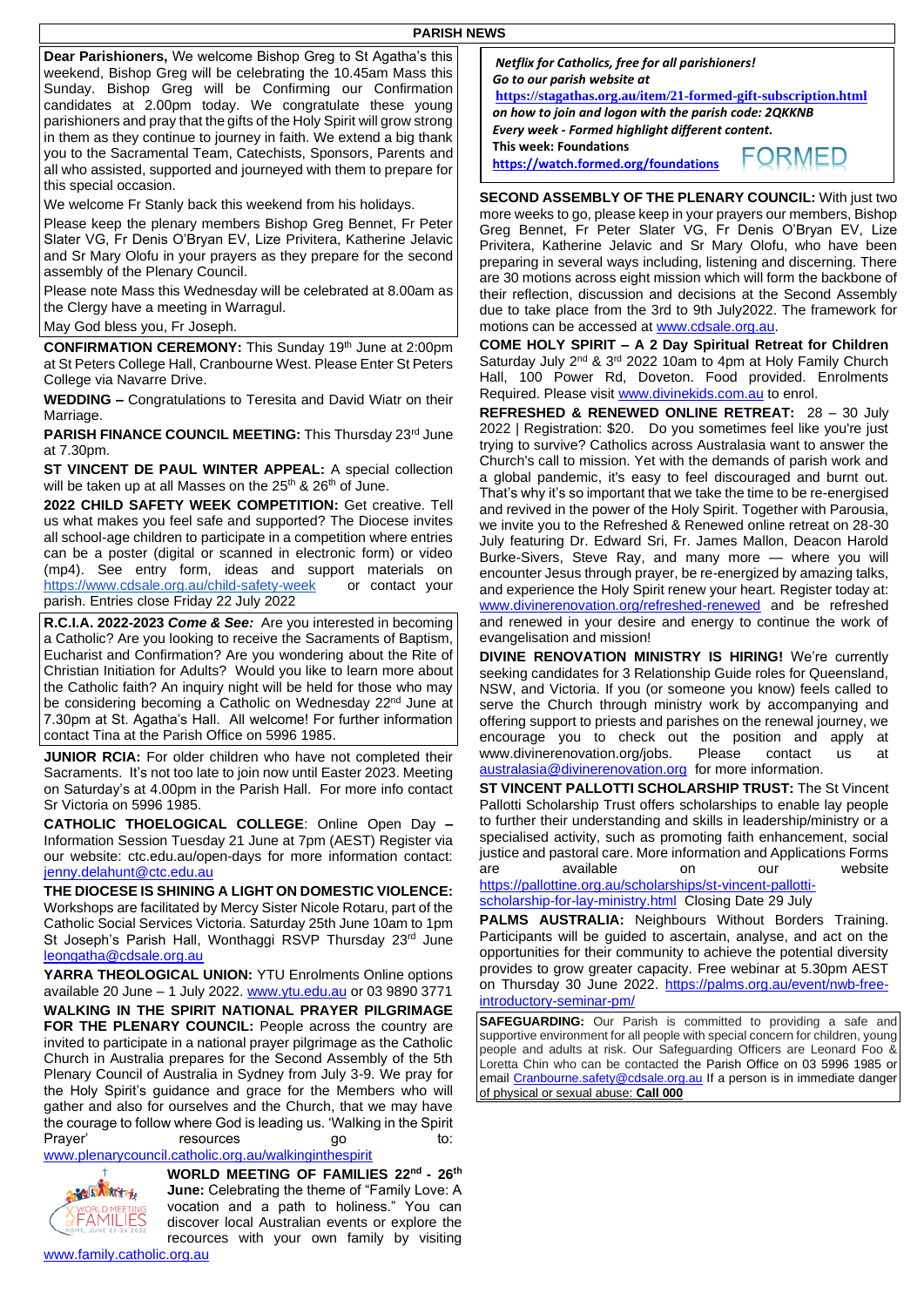**The Recently Deceased:** Baaye Mary Bratic, June Marie De La Croix,



**Those whose anniversary or remembrance occurs at this time**: Robert Dengate, Linus Johnson, Maria Gino Vesco, Maria Giuseppe De Madai, Jennifer Pereira, Jose Joseph, Peter & Maggie, Marie Jubb, Sheela Anthony, Fr. Dennis O'Callaghan, Fr. Francis (Frank) Carroll, Fr. Francis (Frank) O'Regan, Ric & Paz Polloso

**Those who are sick:** Stanley Jacobs, Catherine Williams, Lorenzo, Ignazia Carcangio, Edgar Lalouette, Nella Raffa, France Bernon, Janet Elliott, Margaret Fry, Baby Noah, Rosa Visalli, Teresa & Mario Marinelli, Annarosa & Ignazia Zucca, Otto Harris, Lyndell Adikari, Gerry Shafton, Cynthia Leonard, Hercules Pillay

With respect for the privacy of the person who is ill, we can only accept requests from the ill person or their immediate family. Please advise the Parish *Secretary if you wish to be taken off the sick list.*

*If you would like a Mass Offered for a loved one, special occasion or other intention please contact the Parish Office at least a week prior to the date requested.*

| READINGS FOR NEXT SUNDAY-13th Sunday in Ordinary time<br>Kg 19:16,19-21<br>Gal 5:1,13-18<br>Lk9:51-62 |                  |                                |  |                                                                                 |                                                   |               |                       |
|-------------------------------------------------------------------------------------------------------|------------------|--------------------------------|--|---------------------------------------------------------------------------------|---------------------------------------------------|---------------|-----------------------|
| 18th & 19th<br><b>June 2022</b>                                                                       | Lector           |                                |  |                                                                                 |                                                   |               |                       |
| Sat Vigil 6.00pm                                                                                      | L Lim            | D Grace, M Cincotta, A Hughes  |  |                                                                                 | ST AGATHA'S VOICE FOR LIFE                        |               | <b>VOICE FOR LIFE</b> |
| 7.30am                                                                                                | D Abraham        | T Heldt, R Beloso              |  |                                                                                 |                                                   |               |                       |
| 9.00am                                                                                                | P Spierings      | C Pereira, I Lemalu, T Dam     |  | <b>MASS FOR THE UNBORN - 9.30am Mass</b><br>1 <sup>st</sup> Friday of the Month |                                                   |               |                       |
| 10.45am                                                                                               | Youth Group      | L Gillespie, L Fosio, K Auvale |  |                                                                                 | <b>HOLY HOUR OF ADORATION, 7.30pm</b>             |               |                       |
| 6.00pm                                                                                                | Y Prasetyo       | E Clinch, A Ulu, J Macdonald   |  |                                                                                 | 1st Friday of the Month - at our Adoration chapel |               |                       |
| <b>CHILDREN'S LITURGY</b>                                                                             | <b>Suspended</b> |                                |  |                                                                                 |                                                   |               |                       |
| <b>CHURCH COUNTERS</b>                                                                                |                  | R David, J Laufou, M Laufou    |  |                                                                                 | "Verily I say unto you, in as much as you         |               |                       |
|                                                                                                       |                  |                                |  |                                                                                 | have done it unto one of the least of             |               |                       |
| 25th & 26th<br><b>June 2022</b>                                                                       | Lector           |                                |  |                                                                                 | these My Brethren, you have done it               |               |                       |
| Sat Vigil 6.00pm                                                                                      | Childrens Choir  | C D'Lima, A Simmons, M D'Costa |  |                                                                                 | unto Me."                                         | Matthew 25:40 |                       |

| 25 <sup>th</sup> & 26 <sup>th</sup> June 2022 | Lector                 |                                      |
|-----------------------------------------------|------------------------|--------------------------------------|
| Sat Vigil 6.00pm                              | <b>Childrens Choir</b> | C D'Lima, A Simmons, M D'Costa       |
| 7.30am                                        | R Trevisan             | C Beloso                             |
| 9.00am                                        | P Joseph               | M Dam, G Nelson, R Alejandro         |
| 10.45am                                       | A D'Mello              | T Lupeamanu, R Holsinger, C Tyminski |
| 6.00pm                                        | T Hummel               | E Abraham, A John, Y Prasetyo        |
| <b>CHILDREN'S LITURGY</b>                     | <b>Suspended</b>       |                                      |
| <b>CHURCH COUNTERS</b>                        |                        | A Thomas, A Estrada, R Estrada       |

# **GROUPS & MEETINGS**

**RCIA:** [For Adults interested in becoming Catholic] Enquiries: Tina 5996 1985.

**RCIC:** For children aged 4 years and above preparing for Baptism. Sr Victoria 5996 1985.

**CATECHETICS [R.E.] CLASSES:** Each Wed at 4pm in the Hall during School Terms. Enquiries: Sr. Victoria 5996 1985

**AFRICAN CATHOLIC COMMUNITY:** 1<sup>st</sup> Sunday of the Month after 10.45am Mass in the Hall. Enq: Sisters

THE BRIGADIERS OF LOURDES: 2<sup>nd</sup> Saturday of the Month 2.30pm - 4pm. Enq: Lorraine Dunkley 5996 8771

**DIVINE MERCY CHAPLET:** Weekdays after morning Mass & Rosary in the Church.

**SAMOAN DIVINE MERCY PRAYER GROUP:** Tuesday 6.30pm to 8.30pm in the Church. Enq: Petelo 0435 118 132

**CHARISMATIC PRAYER GROUP**: Mon 10.30am Parish Hall Ph: Jacinta 0426 973 026

**PARISH CELLS COMMUNITY: For further information contact Parish Office.** 

**SPIRITUAL DIRECTION:** Providence House, 135 Sladen Street. 1 hour by appointment only. Enq: Ruth 0477 800 161 **YOUTH GROUPS INVIGORATE [Age 12-14]** Meet 2nd Sunday of the month 12noon to 3.00pm after 10.45am

**AGAPE [Age 18+]:** Meet 3<sup>rd</sup> Sunday of the month 12noon to 3.00pm after 10.45am Youth Mass. Enq: Sr Mary 5996 1985

**VOICE FOR LIFE GROUP:** Enquiries: Maria Nieuwesteeg 0409 563 864 or email [voiceforlife@hotmail.com](mailto:voiceforlife@hotmail.com)

**ST. VINCENT DE PAUL:** Vinnies Shop - 218 High Street Cranbourne. Phone: 5996 3926, **Vinnies Help Line: 1300 305 330**

**ST. VINCENT DE PAUL MEETING:** 1<sup>st</sup> & 3<sup>rd</sup> Tuesday of the Month in the Hall; Rosary 7.00pm; Meeting 7.15pm.

**CATHOLIC CARE GIPPSLAND:** For Family & Relationship Counselling phone 5941 4100 for appointments.

**GODSTART:** Post-Baptism follow-up Program. For further information contact Sr Mary 5996 1985

**PLAYGROUP**: For COVID safety reasons, suspended until further notice. Contact Sr Mary 5996 1985

FAMILY ROSARY GROUP: 3<sup>rd</sup> Friday of the Month in the Parish Hall. Enquiries: Anita 5995 5545

PARISH PASTORAL COUNCIL Parish Pastoral Council members are a means of communication for perceived needs in the Parish, ideas, suggestions & feedback.

**LIVE STREAMING MASSES:** Sunday 9.00am Mass, Masses 9.30am weekday are Live Streamed, for those parishioners who are home bound and unable to attend Mass. <https://www.youtube.com/StAgathasParishCranbourne>

**https://www.facebook.com/StAgathasCP** @StAgathasCP **P**Coogle play **App Store PARISH APP**: The parish has an APP that is available from the '**APP STORE**' and the '**GOOGLE PLAY STORE**'. It contains Mass Times, Parish Calendar, Weekly Bulletin and much more! Simply **search for St Agathas** and download the APP to your mobile device.